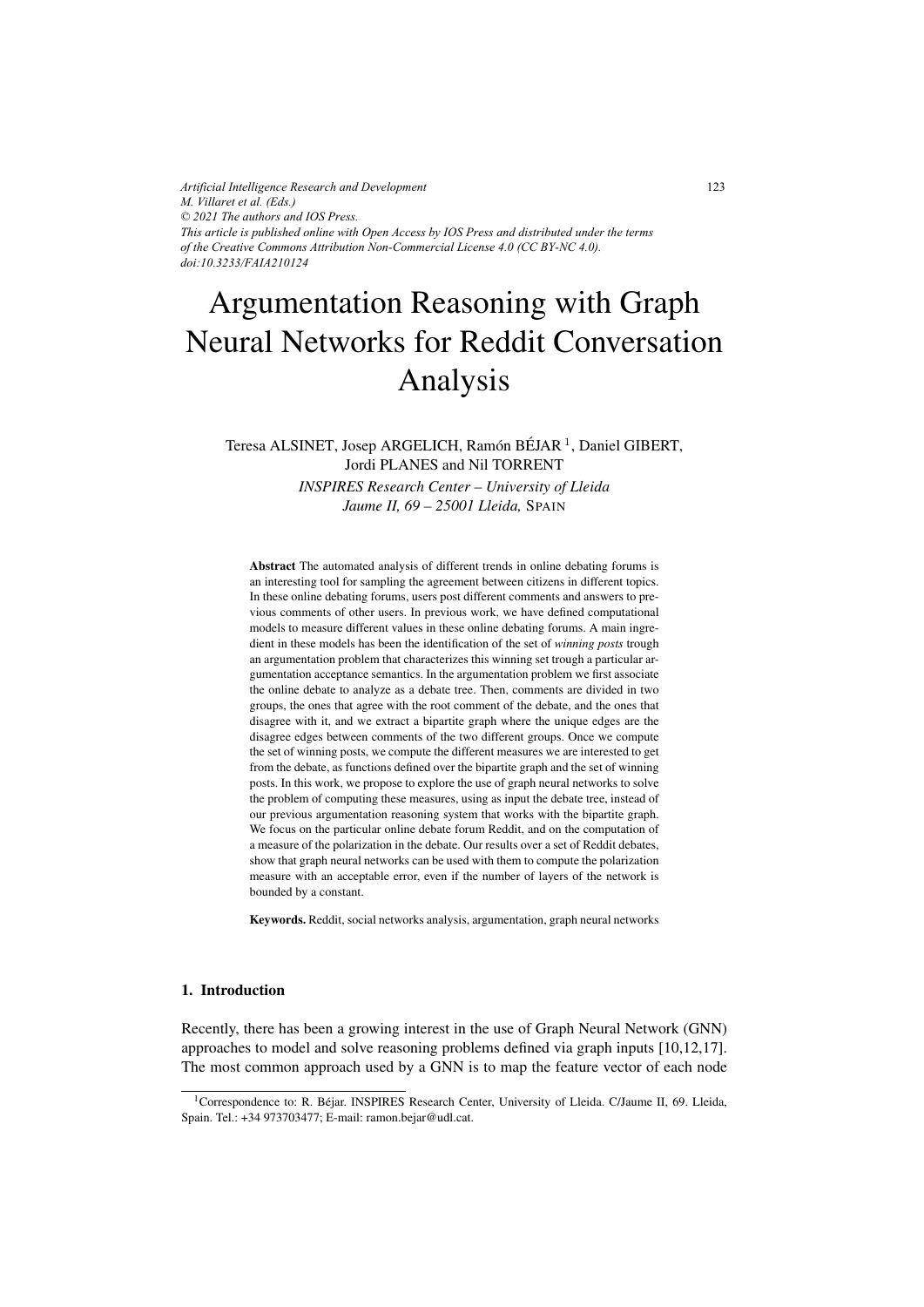to an embedding representation that also uses (by aggregation) the feature vector of its neighbor nodes. By iterating this scheme  $k$  times, the final representation of each node tends to capture structural information within the node's k−hop neighborhood. This scheme can be used to learn any kind of function over graphs that outputs a labeling of its nodes, or that outputs a single value (for graph classification tasks).

In previous work, we have considered the use of argumentation based models to analyze different characteristics of social network debates. In the argumentation based approach, we first identify a valued argumentation problem with the debate to be solved, where debate posts are associated with arguments, under a particular acceptance semantics: a set of rules that define what arguments are accepted and what are rejected. The usual acceptance semantics tend to be NP-hard, like the *ideal semantics* [8] we have used in our previous works about measuring discussion polarization with argumentation based models [2,3].

In this work we initiate a line of investigation to study whether a GNN approach can be a good candidate to solve argumentation-based problems with less effort. Our focus is not on exactly replicating the set of accepted arguments of the discussion, as it has been already explored on recent work about solving some abstract argumentation problems with GNNs [6,13], but on being able to compute the final measure of interest defined from the set of accepted arguments. Our hypothesis is that even if the worst-case complexity of computing accepted arguments is in general NP-hard, it may be possible to compute, or approximate, the final measure with much less computational effort. In particular, in this work we focus on the computation of a measure of discussion polarization that is defined in function of the set of accepted arguments of a discussion, and whether these arguments agree or disagree with the root topic of the discussion. Our discussions come from the social network Reddit. A Reddit debate is first represented as a debate tree, where edges represent agreement or disagreement relationships between Reddit posts. Then, this debate tree is processed to get a bipartite debate graph where posts are divided in two groups: the ones that agree with the root comment of the debate, and the ones that disagree with it. The edges of the bipartite graph represent disagreement between comments of the two groups.

Our results show that we can devise a reasoning system to compute that polarization measure, defined initially from the set of accepted arguments and the bipartite debate graph, based only on the original debate tree (the graph previous to the bipartite graph) and that computes the polarization measure with acceptable error, without explicitly computing the set of accepted arguments of the associated argumentation problem.

The structure of the paper is as follows. In Section 2 we present the relevant definitions for our argumentation-based Reddit analysis system. In Section 3 we briefly survey previous results about GNNs. In Section 4 we present the GNN architecture we have used to model our reasoning system. Finally, in Section 5 we present the experimental results we have obtained with a dataset of Reddit debates.

## 2. Reddit Debate Analysis

In this section we give the definitions of the different components of the Reddit analysis system introduced in [3]. It is based on two main components: a Reddit debate retrieval system and an argumentation-based reasoning system. The retrieval system takes a root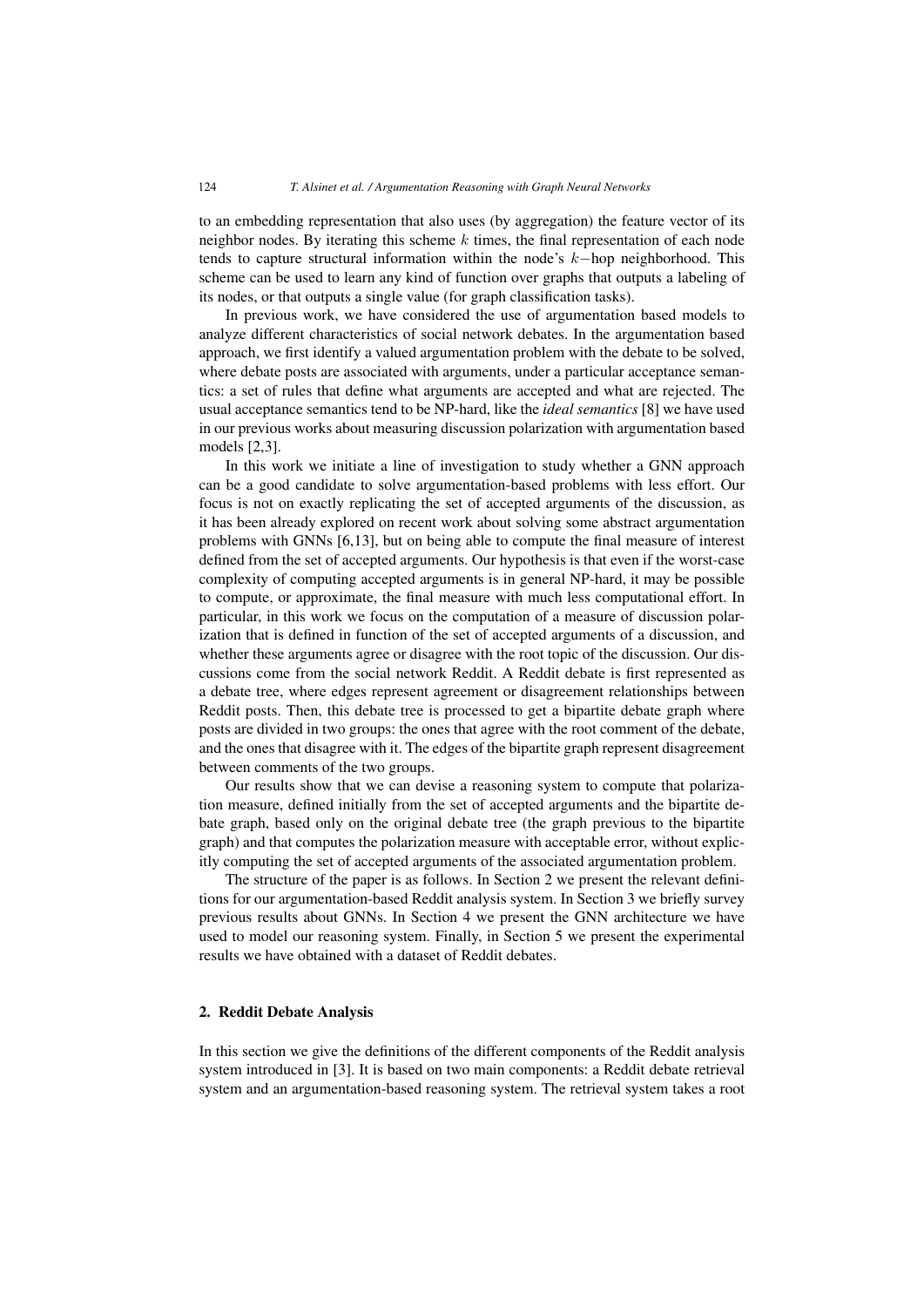comment and obtains the complete set of comments generated in the debate on that root comment.

**Definition 1** *A* comment *c is a tuple*  $c = (m, u, sc)$ *, where m is the text of the comment, u* is the user's identifier of the comment, and  $\mathit{sc} \in \mathbb{Z}$  is the score of the comment.

Let  $c_1 = (m_1, u_1, \textit{sc}_1)$  and  $c_2 = (m_2, u_2, \textit{sc}_2)$  be two comments. We say that  $c_1$ answers  $c_2$  *if*  $c_1$  *is a reply to comment*  $c_2$ *.* 

Let  $r = (m_r, u_r, sc_r)$  *be a comment such that*  $m_r$  *contains a link to some news.* A Reddit debate *on the (root) comment* r *is a non-empty set* Γ *of Reddit comments such that*  $r \in \Gamma$  *and every comment*  $c \in \Gamma$ ,  $c \neq r$ , *c answers some comment in*  $\Gamma^1$ *.* 

Next, we obtain the tree representation of a Reddit debate where we incorporate edge labels that express the sentiment of the comments.

Definition 2 *Let* Γ *be a* Reddit debate *on a (root) comment* r*. The* Debate Tree (DebT) *for*  $\Gamma$  *is a tuple*  $\mathcal{T} = \langle C, r, E, L \rangle$  *such that:* 

- *• for every comment in* Γ *there is a node in* C*,*
- *node*  $r \in C$  *is the root node of*  $T$ *,*
- *if*  $c_1$  *answers*  $c_2$  *then there is a directed edge*  $(c_1, c_2)$  *in* E, *and*
- *L* is a labeling function  $L : E \to [-2, 2]$ *, where the value assigned to an edge denotes the sentiment of the answer, from highly negative (-2) to highly positive (2).*

*Only the nodes and edges obtained by applying this process belong to* C *and* E*, respectively.*

As argued in [3], we consider in our model that subtrees with a neutral root do not contribute anything relevant with respect defending or rejecting the root comment of the debate. So, the next step is to prune out those subtrees with respect to a pruning threshold.

**Definition 3** Let  $\alpha$  be a pruning threshold in the real interval [0, 2] and let  $\mathcal{T} =$  $\langle C, r, E, L \rangle$  be a DebT. The Pruned Debate Tree (PDebT) *for*  $\mathcal T$  *with respect to*  $\alpha$  *is a tuple*  $\mathcal{T}_{\alpha} = \langle C_{\alpha}, r, E_{\alpha}, L \rangle$ , where both sets of pruned comments  $C_{\alpha} \subseteq C$  and pruned *edges*  $E_{\alpha} \subseteq E$  *are defined as follows:* 

- *the root node (comment)*  $r \in C_\alpha$ *,*
- *r is the root node of*  $\mathcal{T}_{\alpha}$  *and*
- *if*  $(c_1, c_2) \in E$  *with*  $c_2 \in C_\alpha$ *, then*  $c_1 \in C_\alpha$  *and*  $(c_1, c_2) \in E_\alpha$ *, whenever*  $|L(c_1, c_2)| > \alpha$ .

*Only the nodes and edges obtained by applying this process belong to*  $C_{\alpha}$  *and*  $E_{\alpha}$ *, respectively.*

Note that for  $\alpha = 0$  the pruning threshold has no effect, in the sense that the PDebT obtained corresponds to the original DebT and that for  $\alpha = 2$  the PDebT obtained only contains strictly polarized both positive and negative answers. In any case, the PDebT  $\mathcal{T}_{\alpha}$  is a subtree of  $\mathcal{T}$  with r being the root node.

<sup>&</sup>lt;sup>1</sup>Given the structure of a Reddit debate, except for the root comment, each comment answers exactly one previous comment, usually by another user or author.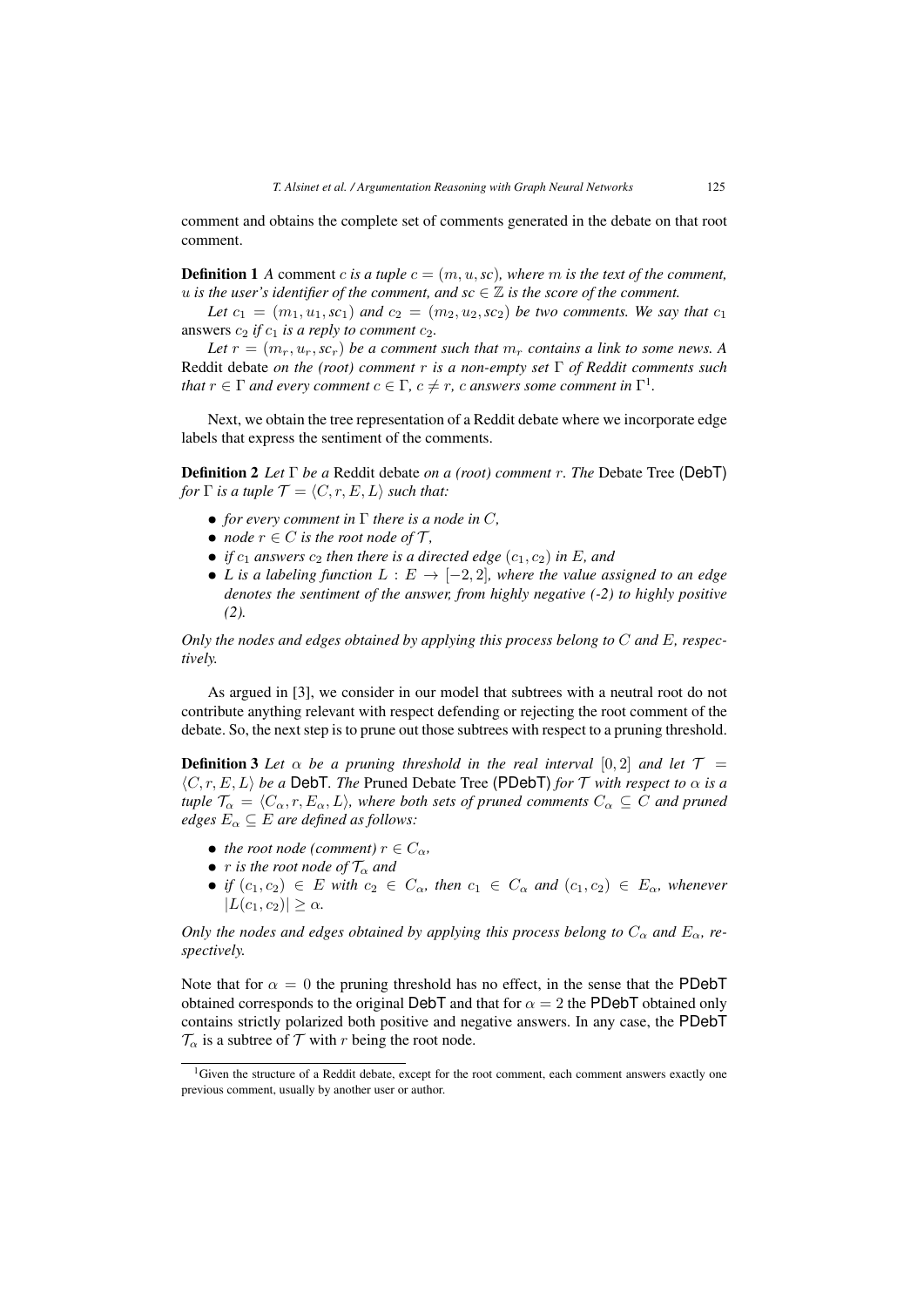Finally, we divide the set of comments into two sets: comments supporting the root comment and comments that disagree with it. Then, the attacks between the comments of both sets are defined as a subset of edges in  $E_\alpha$  such that they are negative answers from a comment in one of the sets to a comment in the other set, obtaining a bipartite graph that represents both sides of the debate, and the disagreement between them. This bipartition can be computed with the algorithm that we presented in [2]. Moreover, we also label each node of the graph obtained with a weight that denotes the comments' social acceptance during the debate. Next we formalize the Weighted Bipartite Debate Graph structure.

**Definition 4** Let  $\mathcal{T}_{\alpha} = \langle C_{\alpha}, r, E_{\alpha}, L \rangle$  be a PDebT for a Reddit debate  $\Gamma$ . A Weighted Bipartite Debate Graph (WBDebG) *for*  $\mathcal{T}_{\alpha}$  *is a tuple*  $G = \langle C_+ \cup C_-, E_-, W \rangle$  *where* 

- $C_+$  *and*  $C_-$  *is a bipartition of*  $C_\alpha$ *. Thus,*  $C_+ \cup C_- = C_\alpha$  *and*  $C_+ \cap C_- = \emptyset$ *, where*  $C_+$  *denotes the set of comments that agree with the root comment*  $c_r$ *, and* C<sup>−</sup> *denotes the set of comments that disagree with it.*
- $E_{-} = \{(c_1, c_2) \in E_{\alpha} \mid L(c_1, c_2) < 0\}$  *and corresponds with the set of disagreement edges between the comments in*  $C_+$  *and*  $C_-$ *. Thus, if*  $(c_1, c_2) \in E_+$ *, then either*  $c_1 \in C_+$  *and*  $c_2 \in C_-$  *or,*  $c_1 \in C_-$  *and*  $c_2 \in C_+$ *.*
- *W is a weighting scheme*  $W : C_{\alpha} \to \mathbb{N}$  *of the weight of nodes (comments). The weighting scheme* W *evaluates the social acceptance of comments by mapping the score sc of a comment*  $(m, u, sc) \in C_\alpha$  *to a value in* N.

At this point we are ready to introduce the argumentation-based reasoning system used to obtain the set of comments, from the two opposite groups of a WBDebG, that are accepted in the sense that this set should represent a kind of consensus among all the comments of the debate. To this end, we use value-based abstract argumentation [5] to model the weighted argumentation problem associated with a WBDebG and ideal semantics [7] to compute its solution (the set of comments that can be accepted).

The *value-based abstract argumentation framework* (VAF) we define for a WBDebG  $G = \langle C_+ \cup C_-, E_-, W \rangle$ , interprets each comment in  $C_+ \cup C_-$  as an argument and defines a *defeat* relation (or effective attack relation) between arguments as follows:

$$
defeats = \{(c_1, c_2) \in E_- \mid W(c_2) \geq W(c_1)\};
$$

i.e. argument  $c_1$  *defeats* argument  $c_2$  if and only if  $c_1$  attacks or disagrees with  $c_2$  and the social acceptance value of  $c_2$  is not preferred over the social acceptance value of  $c_1$ , based on the weighting scheme W.

Then, a set of comments  $S \subseteq C_+ \cup C_-$  is called *conflict-free* if for all  $c_1, c_2 \in$ S,  $(c_1, c_2)$  ∉ *defeats*, and a conflict-free set of comments  $S \subseteq C_+ \cup C_-$  is defined as *maximally admissible* if for all  $c_1 \notin S$ ,  $S \cup \{c_1\}$  is not conflict-free and, for all  $c_2 \in S$ , if  $(c_1, c_2) \in$  *defeats* then there exists  $c_3 \in S$  such that  $(c_3, c_1) \in$  *defeats*. Finally, the *solution* or *set of accepted comments* for a debate is the largest admissible conflict-free set of comments  $S \subseteq C_+ \cup C_-$  in the intersection of all maximally admissible conflictfree sets.

We select this semantics to define the solution for a debate, because it represents a maximally admissible set of conflict-free comments, such that they defend against attacks outside the set with comments inside the set, and they are included in any admis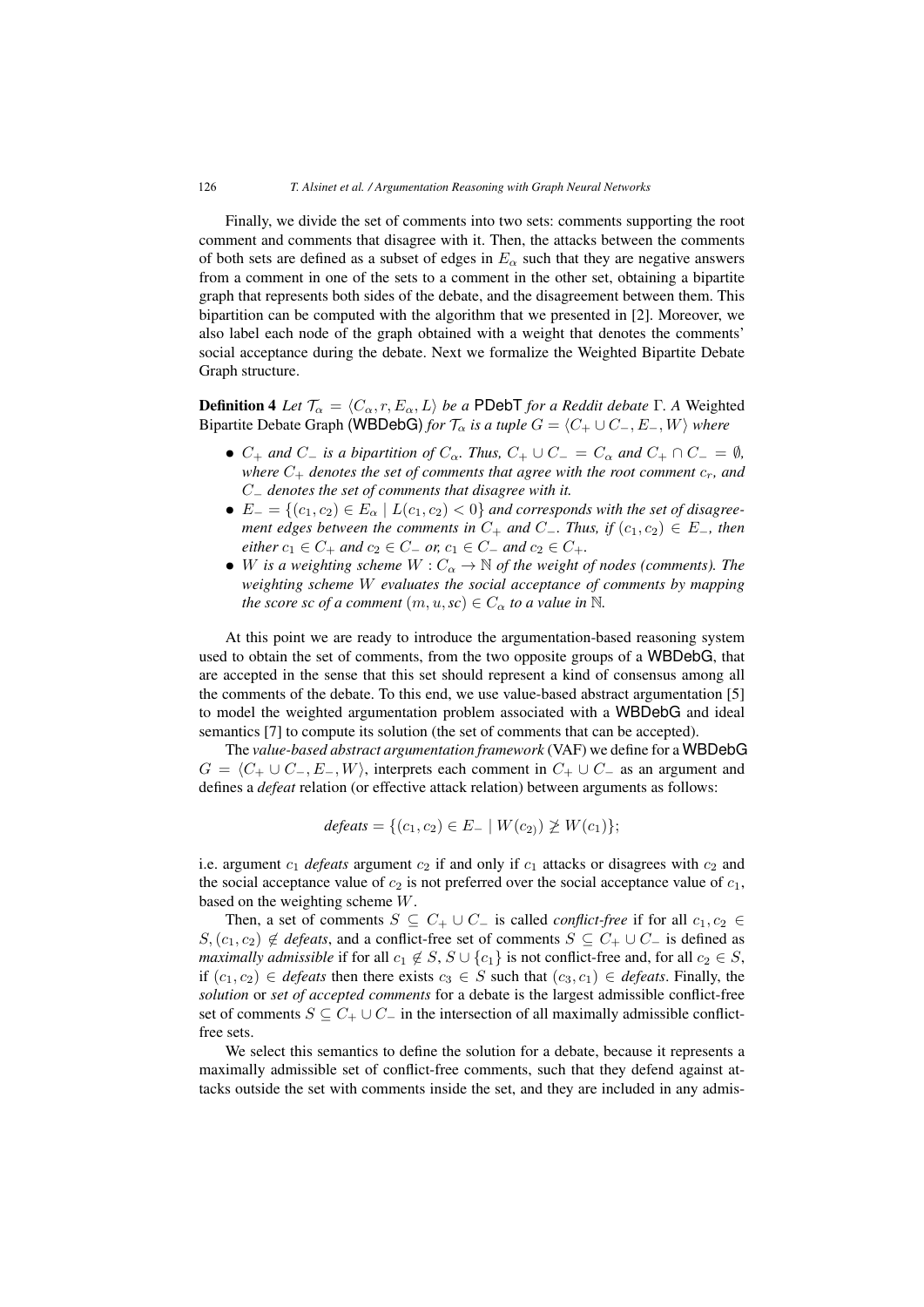sible set of comments. This set therefore represents a kind of *maximum consensus* between all the possible admissible sets of comments. For our particular case of an acyclic VAF, the picture is even simpler, as there is a unique maximally admissible set, and thus the solution for ideal semantics coincides with this set. Moreover, for the case of a VAF that is acyclic or bipartite (as in the case of a WBDebG), we can compute its solution in linear time, with respect to the number of comments, for instances of big size with the distributed algorithm we developed in [1]. However, in the worst case the status of each comment in the solution may depend on the status of the rest of the comments, so that is why we explore in this work a possible GNN-based architecture where nodes (comments) only consider information from nodes at distance bounded by a constant.

Given that the solution for the debate provides us with a consensus point of view, an interesting characteristic to analyze is its degree of polarization.

**Definition 5** *Let*  $G = \langle C_+ \cup C_-, E_-, W \rangle$  *be a* WBDebG *and let*  $S \subseteq C_+ \cup C_-$  *be the solution for* G*. The* polarization degree *of solution* S *is a measure in the real interval* [−1, 1] *defined as follows:*

$$
polarization(S) = \frac{\#(S \cap C_+) - \#(S \cap C_-)}{\#S}.
$$

We use the polarization degree value as a measure of the bias of the solution  $S$  towards comments in  $C_+$  and comments in  $C_-\$ . The value that indicates total bipartisanship (0) is obtained when the number of comments of S in  $C_+$  equals the number in  $C_-.$  The highest positive value is obtained when all the comments of the solution are found in  $C_{+}$ , and analogously for the lowest negative value. In order to classify debates in terms of the polarization degree, instead of this measure, we can also work with a more qualitative measure mapping from it, to a discrete set of values. For example, in this work we stratify Reddit debates in five levels, based on the polarization degree of the solution:

bias-level : polarization(S) 
$$
\rightarrow
$$
 { $-2, -1, 0, 1, 2$  }.

#### 3. Graph Neural Networks

In the last years, there has been an increasing interest in analyzing graphs with machine learning (ML) [9,16] because of the immense expressive power of graphs, i.e. graphs can be used to model the interaction between complex structures such as proteins, mRNA, particles in physics models, etcetera. Thus, a key factor to be considered when dealing with graphs using ML is the ability of the methods to deal with graphs of different sizes and shapes.

There have been various attempts in the literature using graph neural networks (GNNs), mainly by: (i) focusing on learning node embeddings by aggregating the nodes, and (ii) by mapping from the node neighbourhood domain (adjancency matrix) to spectral domain. From the first type, we highlight the Generalizing Aggregation Graph-Sage [10] used for node classification. This method focuses on learning node embeddings, and then a model aggregates the resulting embeddings to handle size-varying neighbourhoods. From the second type, we feature the Spectral Graph Convolution Model [12] used for the classification of nodes using their adjacency matrix. In addi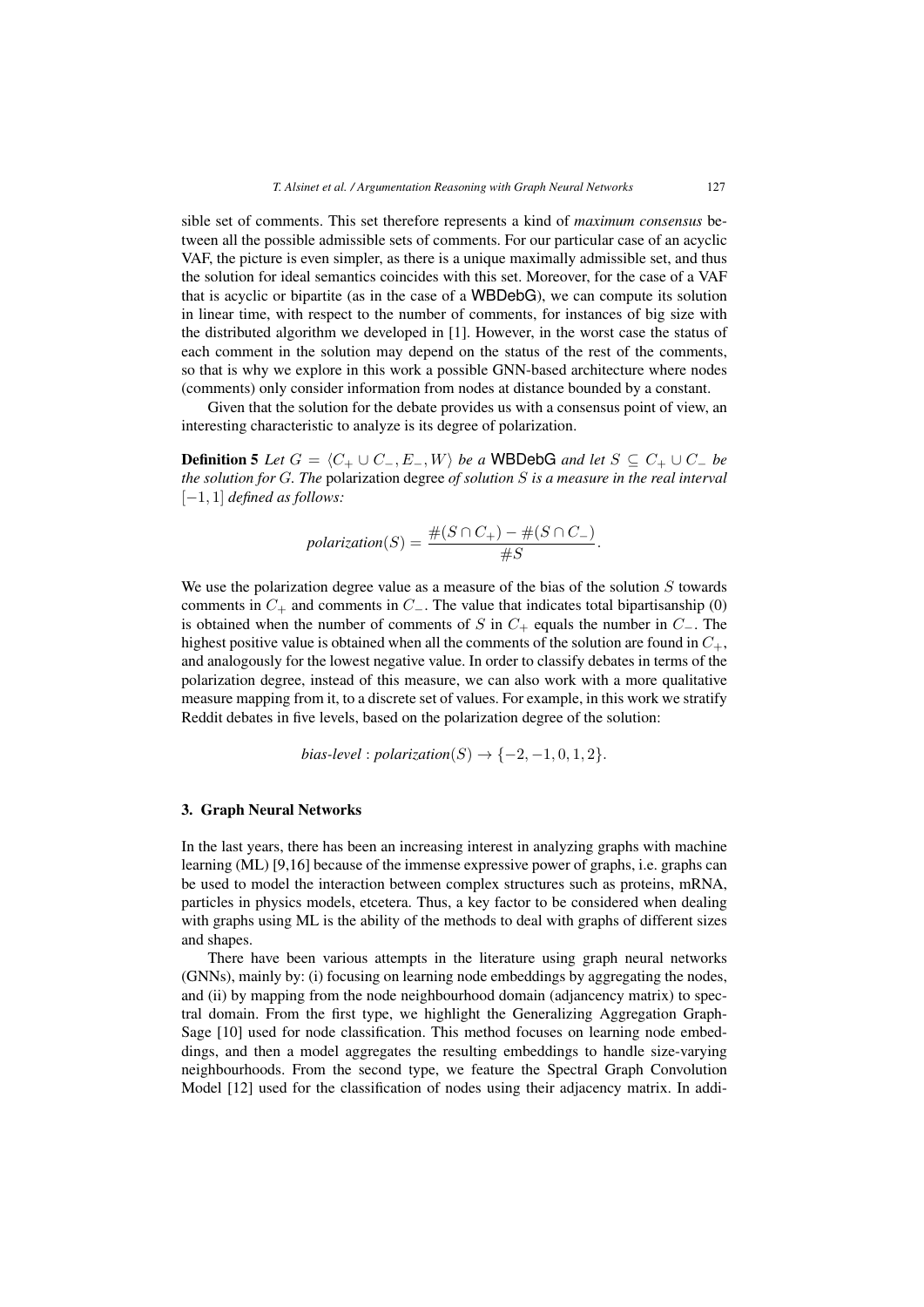tion, it uses Chebyshev filters (passband filters) and Lapacian regularization in the loss function.

A recent improvement over the first method are Graph Isomorphism Networks (GIN), presented in a study [17] of GNN expressivity w.r.t. Wesfeiler-Lehman (WL) test [15] of graph isomorphism, where they proposed a WL equivalent aggregator, i.e. it generalizes the WL test and thus, it achieves the maximum discriminative power among the GNNs in the literature.

## 4. GNN Modelling

We propose the use of Graph Isomorphism Networks (GIN) [17] in our GNN model to approximately compute the polarization degree of a Reddit debate. In particular, our GIN model receives as input a Pruned Debate Tree (PDebT)  $\mathcal{T}_{\alpha} = \langle C_{\alpha}, r, E_{\alpha}, L \rangle$  with  $|C_{\alpha}| = N$  nodes, obtained from a Reddit debate as explained in [2], and outputs a biaslevel of the polarization degree.



Figure 1. GNN architecture for computing the polarity degree of a Pruned Debate Tree.

The overall architecture is presented in Figure 1. It comprises the following layers:

- Node embedding The input layer contains a two dimensional vector for each non-root comment  $c_i = (m_i, u_i, sc_i)$  that contains the score of the comment  $sc_i$  and the sentiment from the label  $L(c_i, c_j)$ , where  $c_j$  is the unique comment such that  $(c_i, c_j) \in E_\alpha$ .
- **GIN Convolutional**  $(k \text{ layers})$ . Every layer combines the node embedding of the previous layer considering the node close neighbours. The aggregator in the layer  $l$  is the following:

$$
\mathbf{x_i}^{(l)} = MLP\left( (1 + \epsilon) \cdot \mathbf{x_i}^{(l-1)} + \sum_{j \in \mathcal{N}(i)} \mathbf{x_j}^{(l-1)} \right)
$$

where  $\mathbf{x_i}^{(l)}$  is the embedding of node i in layer l,  $\epsilon$  is a learnable parameter, and MLP is a multi-layer perceptron with nonlinearity, and  $\mathcal{N}(i)$  is the set of neigh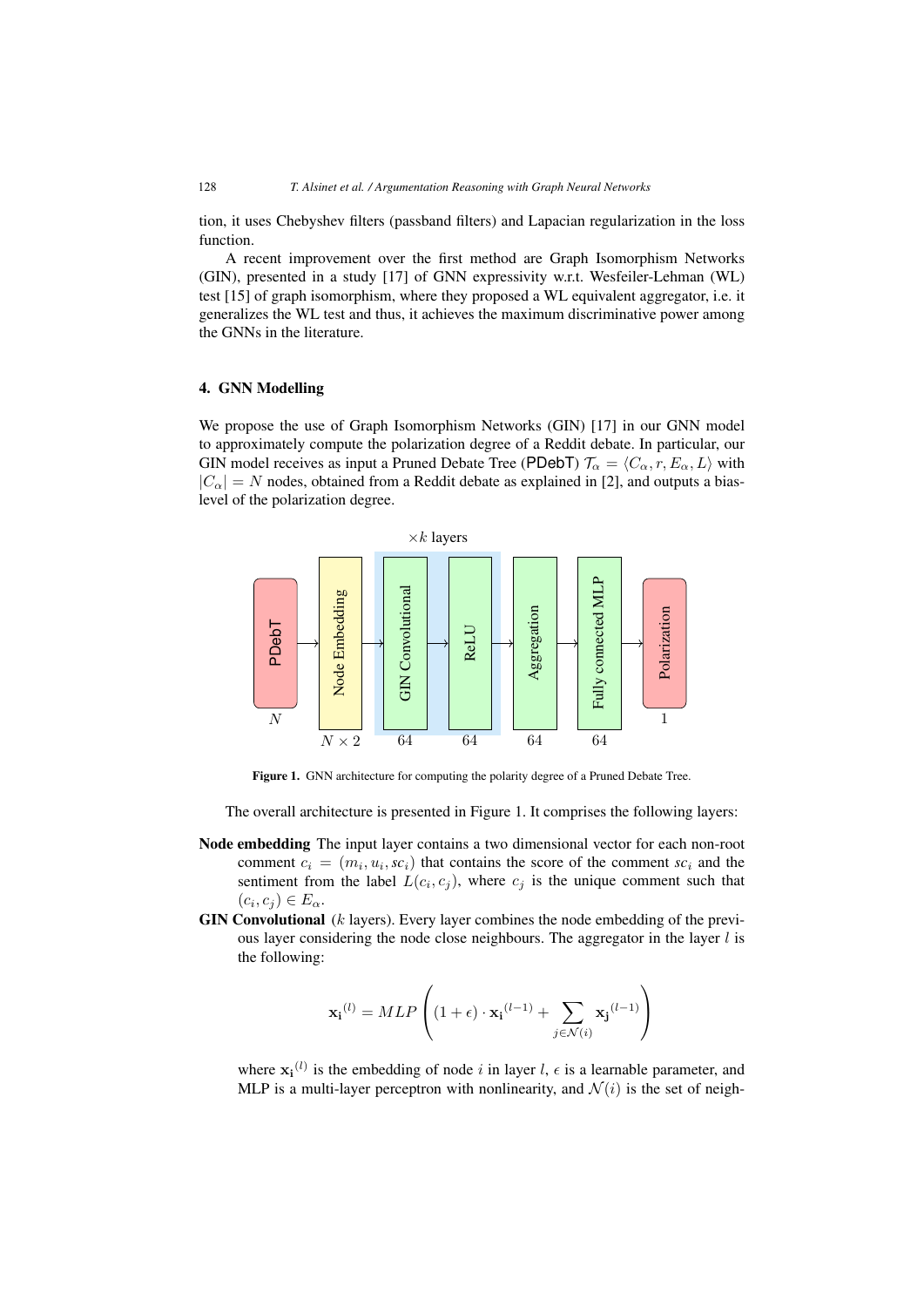bours of node i. The first GIN layer has an input dimension of 2 and an output dimension of 64. The following layers have input and output dimensions of 64. Globally, this GIN block maps the two-dimensional vector of each node to a vector of 64 values that tries to capture the information from nodes  $k$  hops away from it. Also, we insert a Rectified Linear Unit (ReLU) layer after each GIN layer, to help encode non-linear outputs in the network.

- Normalization We give also the option to include a normalization layer between consecutive GIN layers, because previous work suggests that it may speed up the learning process [4].
- Aggregation The aggregation layer creates the final graph representation using the mean operator, aggregating all the node embeddings into one graph embedding, as a vector with the same dimension (64).
- Fully connected MLP This block maps the final aggregated embedding representation of the graph into the polarization bias-level of the debate.

After every ReLU layer and at the end of the fully connected MLP, a dropout of 0.25 is applied to prevent overfitting [11]. We use the pytorch and pytorch geometric python libraries to implement this GNN model.

#### 5. Experimental results

In this section we present the results obtained when learning a GNN model with the GIN architecture introduced in Section 4 to compute the polarization bias-level for a set of Reddit debates.

To train and test our models, we use a dataset with 40 Reddit debates, where 34 have been used for training and 6 have been used for testing. To download the set of comments for each Reddit debate we use the Python Reddit API Wrapper (PRAW)  $^2$ . Then, in the PDebT  $\mathcal{T}_{\alpha}$  obtained from each Reddit debate, the label for each edge ( $c_1, c_2$ ) is computed with the sentiment analysis software of [14]. It uses the text of the comment  $c_1$ , where the value assigned denotes the sentiment of the answer, from highly negative (-2) to highly positive (2). The pruning parameter  $\alpha$  is set to the value 0.15. We have tried three different values for the number of GIN layers (2, 4, 6) and also experimented with either using a normalization layer after each GIN layer or not. The number of GIN layers is kept low, compared with the number of nodes of the graphs that ranges from 5 to 4472 nodes, to explore whether bounding the neighborhood size used by the GNN still allows a reasonable approximation of the right output value. As we prefer a GNN model where the output value is as closer as possible to the right polarization bias-level, we train our GNN models using as the loss function the mean square error.

The experimental results for the average loss for the training set and the average loss for the test set are shown in Table 1, where each experiment was repeated with two different number of epochs (250, 500) and executed 10 times (generating each time a different training/test set). The results shown in the table for each experimental setting are the best ones (with respect to the test set loss) from the set of 10 executions. The results show that the training loss is slightly higher than in the test set, suggesting that our models seem to not overfit with the training set. The results obtained with different

<sup>2</sup>https://github.com/praw-dev/praw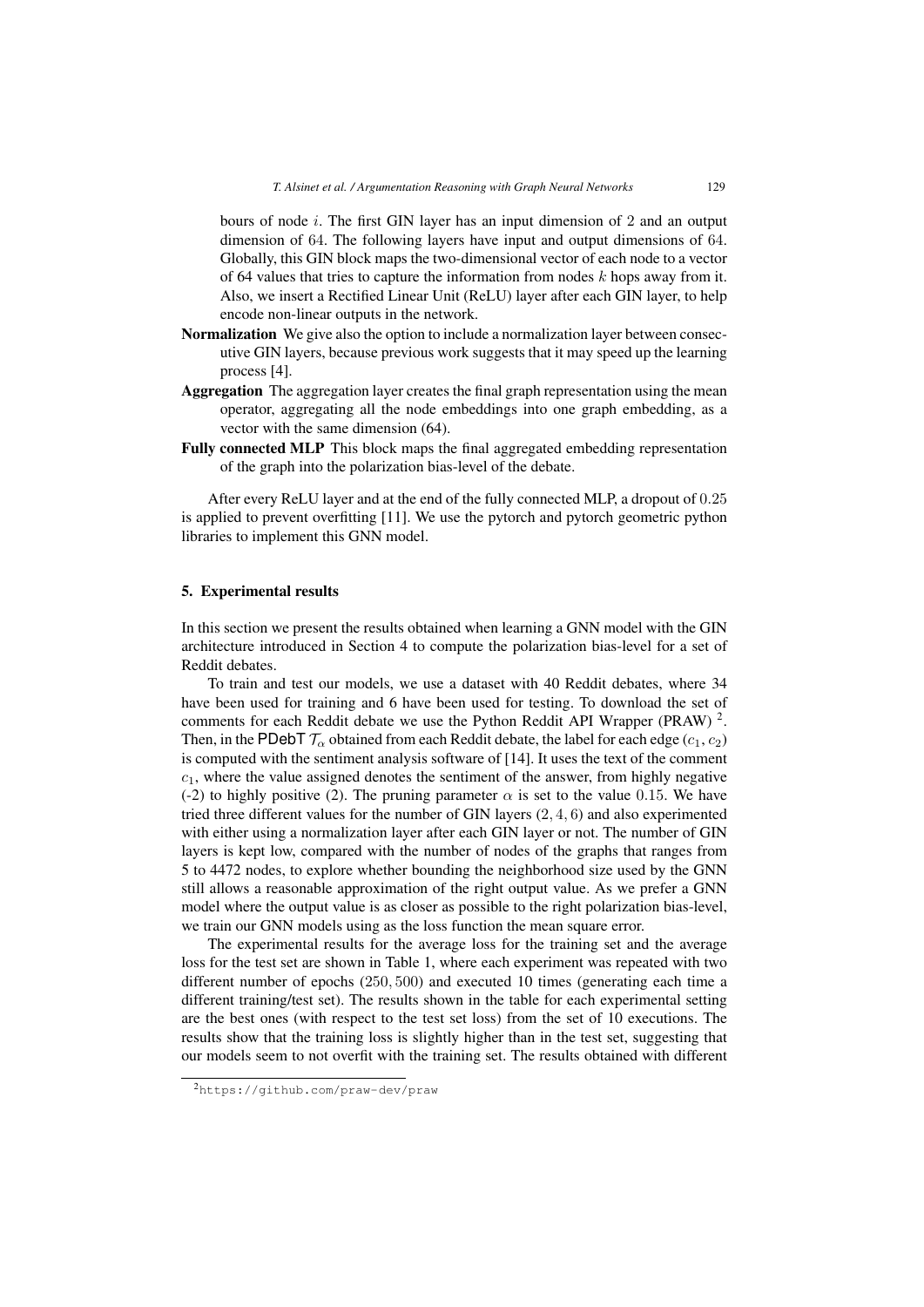number of GIN layers do not set seem to have a significant impact on the test set loss when considering 500 epochs for learning. Analogously, the use of normalization layers between GIN layers do not seem to have a significant impact, as with no normalization the results are slightly better.

|                |               | <b>Training Loss</b> |            | <b>Test Loss</b> |            |
|----------------|---------------|----------------------|------------|------------------|------------|
| Num GIN layers | Normalization | Epochs 250           | Epochs 500 | Epochs 250       | Epochs 500 |
| 2              | True          | 0.32                 | 0.35       | 0.37             | 0.18       |
| 4              | True          | 0.42                 | 0.33       | 0.15             | 0.28       |
| 6              | True          | 0.47                 | 0.33       | 0.24             | 0.23       |
| 2              | False         | 0.45                 | 0.47       | 0.27             | 0.04       |
| 4              | False         | 0.50                 | 0.27       | 0.30             | 0.11       |
| 6              | False         | 0.34                 | 0.44       | 0.18             | 0.12       |

Table 1. Experimental results for polarization computation with our GNN model.

To check whether our GNN model generalizes well when the number of nodes of the input increases, we have repeated the previous experiment, but only with no normalization and number of epochs 500, fixing as the training set the graphs with the smallest size (from 5 to 414 nodes in our case) and as the test set the biggest ones (from 1029 to 4472 nodes). The results obtained show that we have a slight increase in the test set average loss: 0.26 for 2 GIN layers, 0.27 for 4 and 0.23 for 6. So, at least with this test set, training with the smallest ones does not seem to increase significantly the test set loss, although these results should be further confirmed with larger training and test sets.

## 6. Conclusions

In this paper, we have presented a GNN-based system to solve the problem of computing a polarization measure from a Reddit debate. Our GNN-based system is based on our previous work, where we used an argumentation approach to solve this problem. Although we do not use the GNN architecture to explicitly compute the solution of the argumentation problem, it is able to approximate the final polarization measure, that it is originally defined from that solution. This happens even if our GNN model aggregates information in each node considering always a neighborhood with bounded distance, given that the number of GIN layers is kept constant.

An interesting direction for future work is to consider the computation of other argumentation-based measures that consider as input author graphs, instead of debate trees. Author graphs come from the aggregation of comments from the same author in a single node, such that the resulting graph may contain cycles, and in that case the complexity of the argumentation-based reasoning algorithm is higher than the one for the acyclic graphs we have considered in this work. Also, we plan to work with a bigger Reddit dataset to get more significant results.

*Acknowledgments* This work was partially funded by Spanish Project PID2019- 111544GB-C22, by the European Union's Horizon 2020 Research and Innovation Programme under Grant Agreement 723596 and Grant Agreement 768824, and by 2017 SGR 1537.